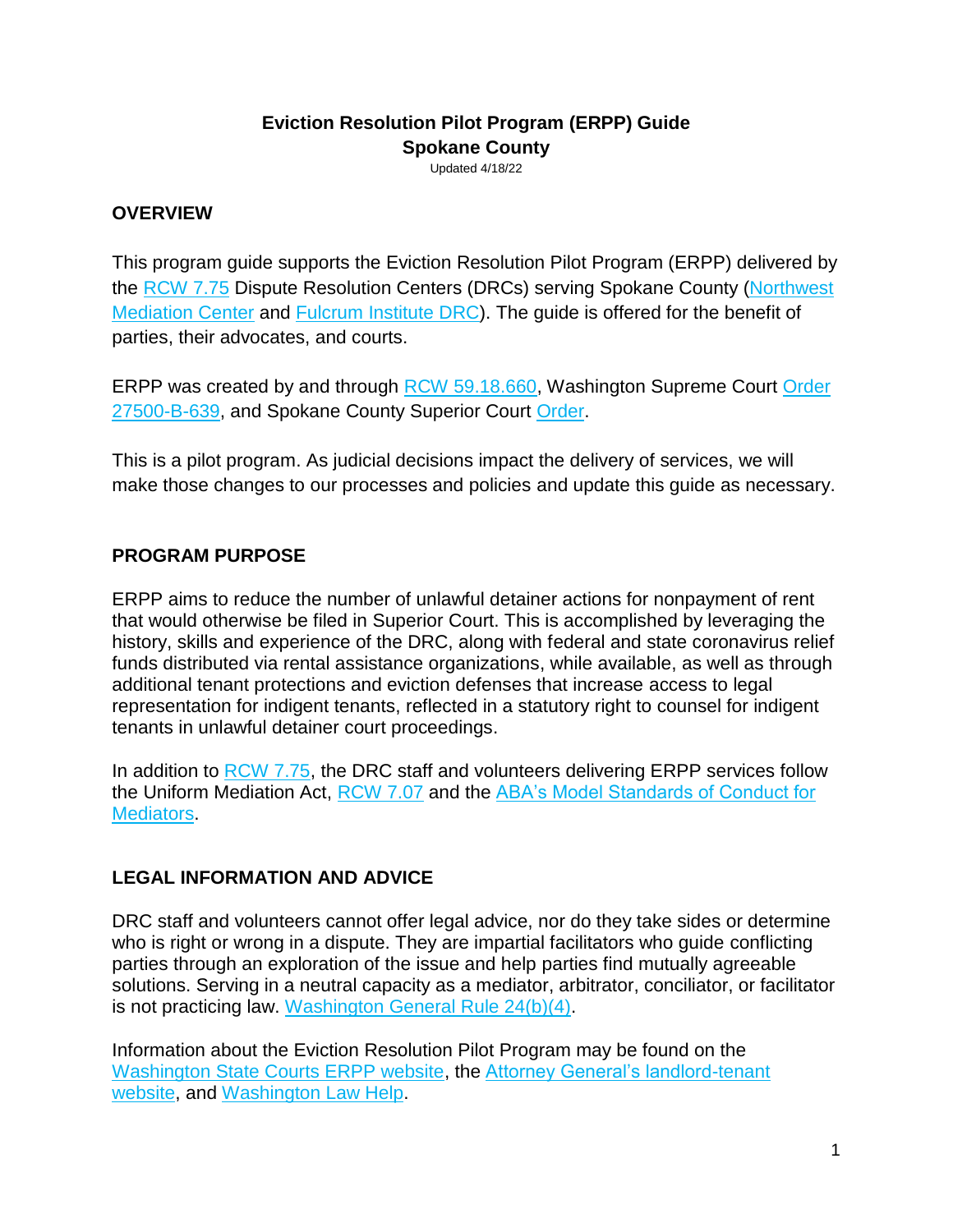*For landlords seeking legal advice:*

If you are a landlord seeking legal advice or representation, these organizations have member attorneys who may be able to assist you:

[Multifamily Housing Association](https://www.wmfha.org/) [\(Supplier Directory\)](https://www.wmfha.org/statewide-supplier-directory) [Rental Housing Association of Washington](https://www.rhawa.org/) [\(Vendor Directory\)](https://www.rhawa.org/vendor-directory/attorneys) [Washington Landlord Association](https://www.walandlord.org/)

*For tenants seeking legal advice:*

If you are a tenant seeking legal advice or representation for the purposes of ERPP and pretrial, you may contact the Eviction Defense Project of the Volunteer Lawyers Program (VLP) at 509-477-2674 or apply online at [https://www.spokanevlp.org/post/facing-eviction-apply-for-assistance-through-the-vlp-s](https://www.spokanevlp.org/post/facing-eviction-apply-for-assistance-through-the-vlp-s-eviction-defense-project)[eviction-defense-project.](https://www.spokanevlp.org/post/facing-eviction-apply-for-assistance-through-the-vlp-s-eviction-defense-project)

If you are seeking a lawyer for an unlawful detainer action in court, please contact the Eviction Defense Screening Line at (855) 657-8387 or apply on-line at [https://nwjustice.org/apply-online.](https://nwjustice.org/apply-online)

#### **DRC PRIORITIES AND RESPONSIBILITIES**

- 1. The DRC will make best efforts to process cases fairly, equitably, and efficiently.
- 2. Where a tenant does not engage, either by lack of contact or direct refusal, the DRC will advance the case expeditiously and issue a Certificate of Participation.
- 3. Where a tenant and landlord engage through active participation with the DRC, the ERPP case will be worked diligently toward a facilitated negotiation session ("meet-and-confer"), with the DRC providing services to support the parties in reaching resolution at any time.
- 4. While respecting confidentiality, the DRC will communicate with the parties and their representatives, if any, on the status of individual cases in support of early resolution, as time allows.

**NOTE:** The timeline of an active ERPP case is not wholly within the DRCs' control. The timeline of each case is dependent on active participation from all parties. Rental assistance and civil legal services organizations are also working with finite capacity. Effective communication by and through the DRC, therefore, is critical to delivering timely ERPP services.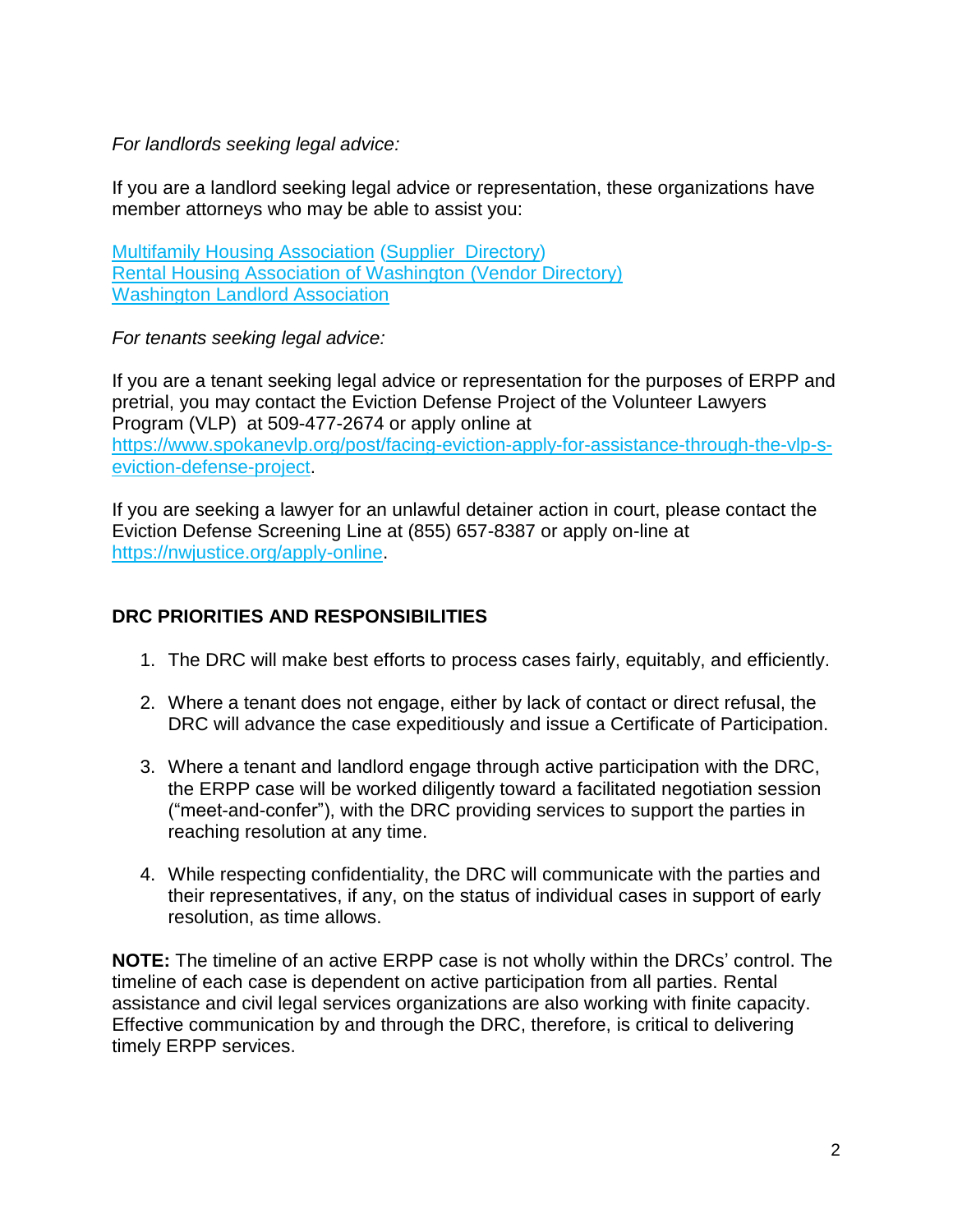# **COMMENCING AN ERPP CASE**

ERPP Notice required: Under [RCW 59.18.660 \(3\),](https://app.leg.wa.gov/RCW/default.aspx?cite=59.18.660) an ERPP case may only be commenced by the landlord **serving** the tenant a *complete, accurate, and legible* [ERPP Information and Resource Notice](https://agportal-s3bucket.s3.amazonaws.com/uploadedfiles/Another/Safeguarding_Consumers/Eviction%20Form.pdf) (ERPP Notice) and a Notice to Pay or Vacate, with both the ERPP Notice and the Notice to Pay or Vacate sent to the DRC when served on the tenant. [RCW 59.18.660\(4\).](https://app.leg.wa.gov/RCW/default.aspx?cite=59.18.660) Landlords in the city limits of Spokane must also abide by the requirements of [Spokane Municipal Code 18.08.](https://my.spokanecity.org/smc/?Chapter=18.08)

No other notices or communications may substitute for the ERPP Information and Resource Notice. If received by the DRC, any other notice or communication will be returned to the sender.

Prioritization: The DRC has finite resources for ERPP and will process notices as soon as possible in light of those finite resources.

- Cases will largely be processed on a first come, first served basis, with the order based on the timestamp of an emailed notice.
- In the event of high volume, the DRC will prioritize tenants who are more than one month behind in rent.
- Notices received after 4:30 p.m. will not be processed until the following business day.

Reasonable Offers of Repayment: To expedite the ERPP process, landlords should include any Reasonable Offer of Repayment made to the tenant along with the ERPP Notice in their email to the DRC.

How to send notices to the DRC

- It is the landlord's responsibility to deliver complete, accurate, and legible notices to the DRC on the same day that the landlord serves the notices on tenants.
- **When at all possible, landlords are requested to send notices to the DRCs by email.**
- Fulcrum Institute and Northwest Mediation Center are working together to serve landlords and tenants in Spokane.
	- $\circ$  All notices for tenants with last names beginning with A-M go to NMC: [info@nwmediationcenter.com.](mailto:info@nwmediationcenter.com)
	- o All notices for tenants with last names beginning with N-Z go to Fulcrum: [housing@fulcrumdispute.org.](mailto:housing@fulcrumdispute.org)
	- $\circ$  If there are multiple tenants in a rental unit, we ask that you go by the last name of the first tenant on the lease and send the notices to the corresponding center.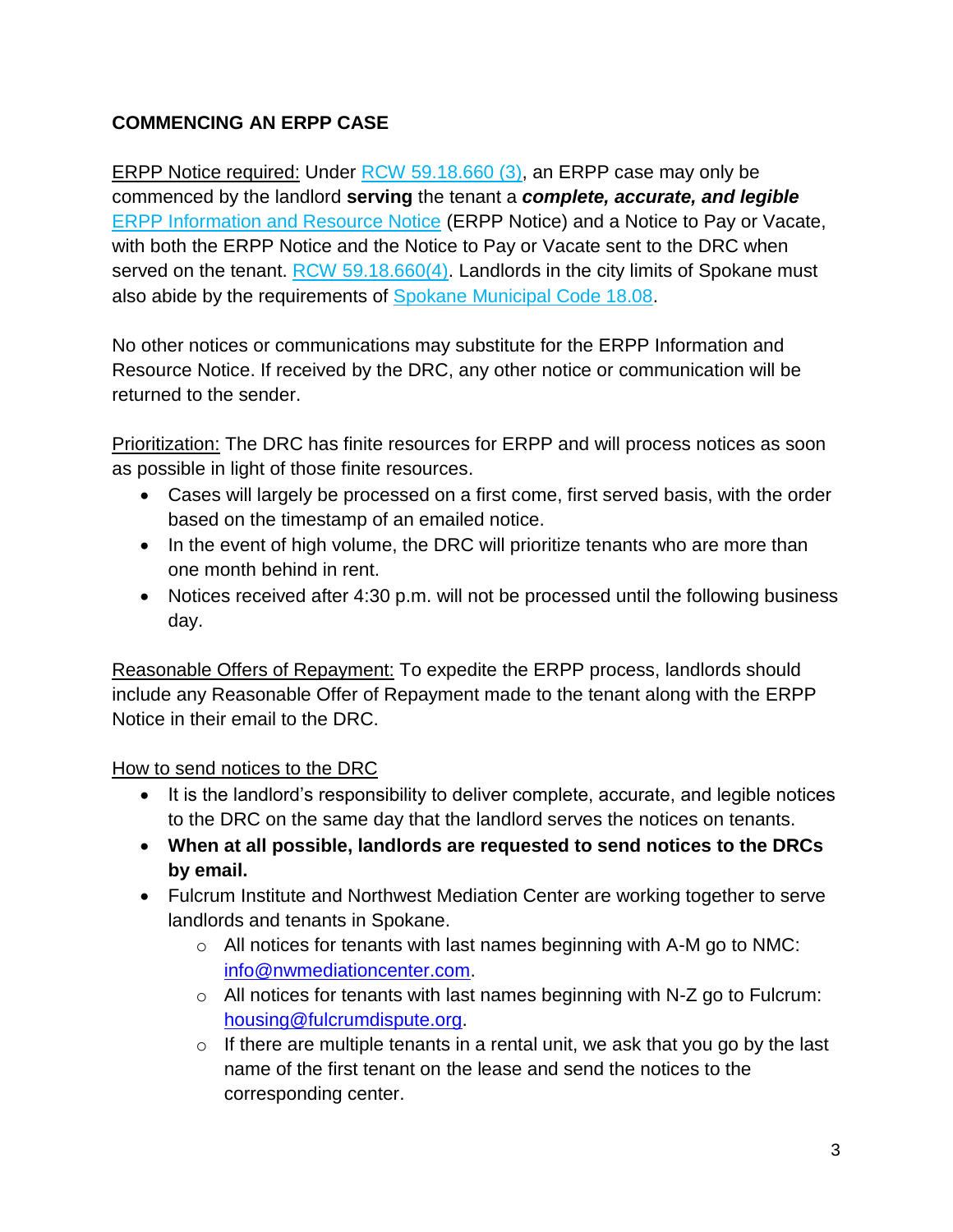- Each tenant in a rental unit should get their own ERPP notice.
- *One email per rental unit*: We ask that landlords send a separate email for each rental unit. If there are multiple tenants residing in the same unit, they can be grouped together in one email.
- We ask that landlords include tenants' names in the subject line of the email.

NOTE: If notices are sent by USPS mail, the 14-day period will start on the day we receive the mail. If mailed-in notices are in bulk quantities, the DRC will work expeditiously to open cases for each notice, prioritizing as needed to meet staff capacity.

| <b>Stage</b> | <b>Activity</b>                                                                                                                                                                                                                                                  | <b>Outcomes</b>                                                                                                                                                                                | <b>Notes</b>                                                                                                                                                                                                                                                           |
|--------------|------------------------------------------------------------------------------------------------------------------------------------------------------------------------------------------------------------------------------------------------------------------|------------------------------------------------------------------------------------------------------------------------------------------------------------------------------------------------|------------------------------------------------------------------------------------------------------------------------------------------------------------------------------------------------------------------------------------------------------------------------|
| Intake       | DRC receives the<br><b>ERPP notice and Pay</b><br>or Vacate and opens a<br>file<br><b>Contact attempts:</b><br>DRC strives to contact<br>the tenant to offer<br><b>ERPP</b> services and to<br>connect the tenant to<br>rental assistance and<br>legal services. | Tenant opts in<br><b>Tenant declines</b><br>service, and DRC<br>issues certificate.<br>Tenant cannot be<br>reached, and DRC<br>issues certificate.<br>Service is infeasible,<br>and DRC issues | Landlords are<br>encouraged to<br>provide all available<br>contact information<br>for their tenants, and<br>indicate that they've<br>provided complete<br>information at the<br>time of sending the<br>notice. This will<br>reduce delays created<br>by confirming the |
|              |                                                                                                                                                                                                                                                                  | certificate.                                                                                                                                                                                   | DRC has been<br>provided whatever<br>contact information<br>for the tenant is<br>available.                                                                                                                                                                            |
|              |                                                                                                                                                                                                                                                                  |                                                                                                                                                                                                | Note on infeasibility:<br>This will apply on rare<br>occasions but does<br>occur - usually due to<br>a communication<br>difficulty that cannot<br>be overcome or<br>because conflict has<br>escalated severely<br>(e.g. law enforcement<br>has become involved         |

#### **HOW CASES PROCEED**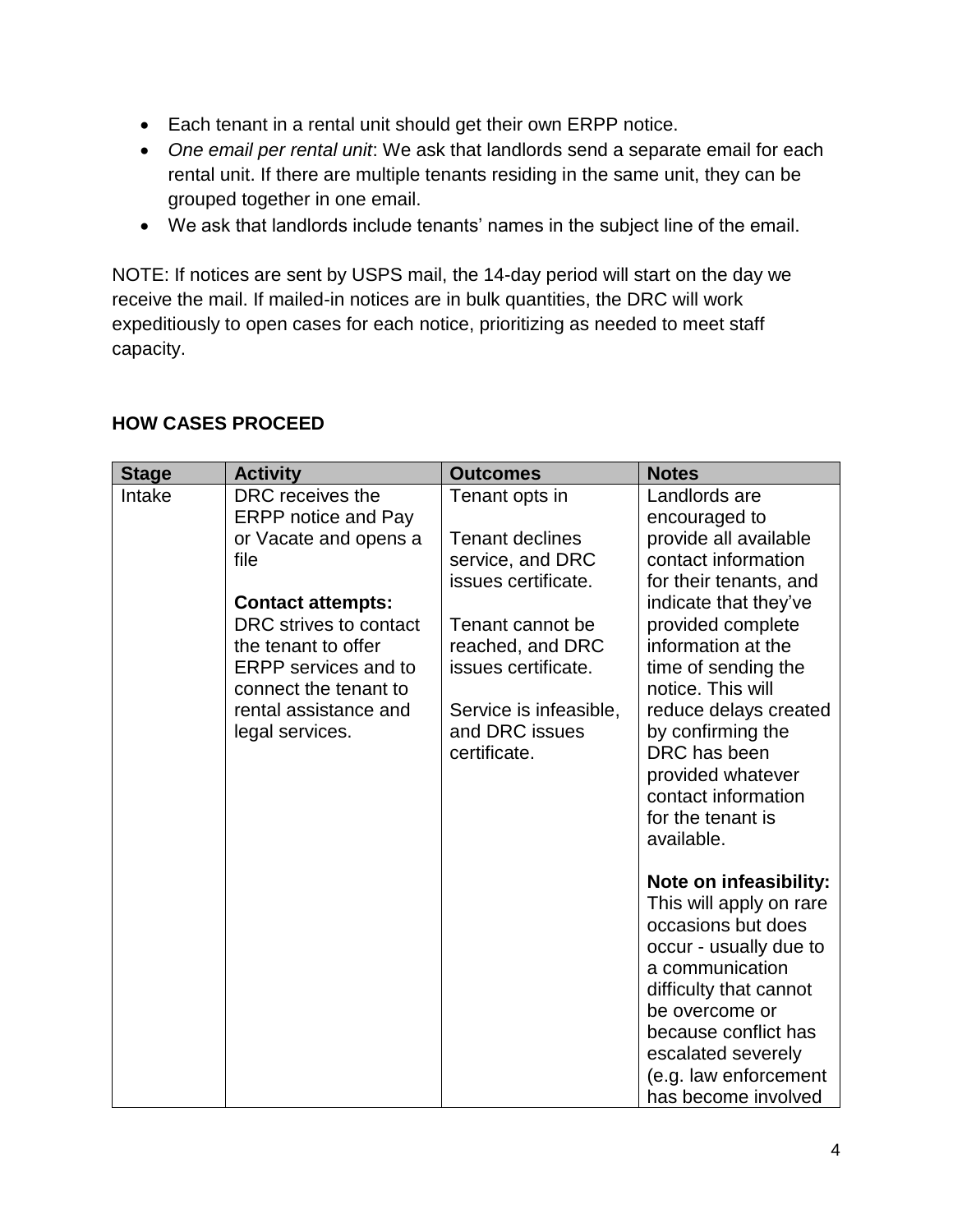|              |                                                                                                                                                                                                                                                                                                                                                                                                                                                                                                                                                                                                                                                 |                                                                                                                                                                                                                                                                                                                                                                                                                                                                                                                                                                                                                                                  | in the dispute).<br>Communication<br>difficulties may result<br>from a physical or<br>mental capacity<br>concern that is not<br>otherwise knowable<br>by DRC staff. The<br>DRC may note<br>communication<br>difficulties as an<br>objective fact on the<br>Certificate.                                                                                                                                                                                                                                                                                                                       |
|--------------|-------------------------------------------------------------------------------------------------------------------------------------------------------------------------------------------------------------------------------------------------------------------------------------------------------------------------------------------------------------------------------------------------------------------------------------------------------------------------------------------------------------------------------------------------------------------------------------------------------------------------------------------------|--------------------------------------------------------------------------------------------------------------------------------------------------------------------------------------------------------------------------------------------------------------------------------------------------------------------------------------------------------------------------------------------------------------------------------------------------------------------------------------------------------------------------------------------------------------------------------------------------------------------------------------------------|-----------------------------------------------------------------------------------------------------------------------------------------------------------------------------------------------------------------------------------------------------------------------------------------------------------------------------------------------------------------------------------------------------------------------------------------------------------------------------------------------------------------------------------------------------------------------------------------------|
| Conciliation | DRC delivers conflict<br>coaching, conciliation<br>services, and<br>supporting services to<br>advance the dialogue<br>between tenant and<br>landlord.<br>DRC collects necessary<br>documents and<br>information (rental<br>assistance, lease,<br>ledger, etc.), makes<br>referrals to legal<br>services, and supports<br>resolution of the<br>conflict.<br>Offers and counter-<br>offers are shared<br>between the parties.<br><b>Rental Assistance</b><br><b>Coordination: the</b><br>DRC will work with<br>landlord, tenant, and<br>rental assistance<br>agencies to share<br>updates on the status<br>of pending applications,<br>as needed. | Parties reach<br>agreement through<br>the help of a DRC<br>facilitator, the DRC<br>drafts the agreement,<br>and parties meet and<br>sign at a meet-and-<br>confer. DRC issues<br>certificate.<br>Parties engage the<br>ERPP and reach a<br>full agreement<br>independently of the<br>DRC. DRC can issue<br>a certificate, but only<br>after having a "quick"<br>meet-and-confer"<br>(confirming<br>agreement).<br>Alternatively, DRC<br>will close case<br>without issuing<br>certificate.<br><b>Tenant declines</b><br>meet-and-confer.<br><b>DRC</b> issues<br>certificate.<br>Parties do not reach<br>agreement, and DRC<br>schedules a meet- | Parties that reach<br>agreement must go<br>through a meet-and-<br>confer before getting<br>a DRC certificate. The<br>meet-and-confer is<br>required by standing<br>order. If the parties<br>have already reached<br>agreement, then<br>meet-and-confer will<br>be a short formality.<br>Parties should be<br>responsive to DRC's<br>attempts to contact<br>them. If the DRC<br>loses contact with one<br>party, the DRC may<br>set a deadline of 3<br>business days and, if<br>the party does not<br>return contact within 3<br>days, may close the<br>case, and/or issue the<br>certificate. |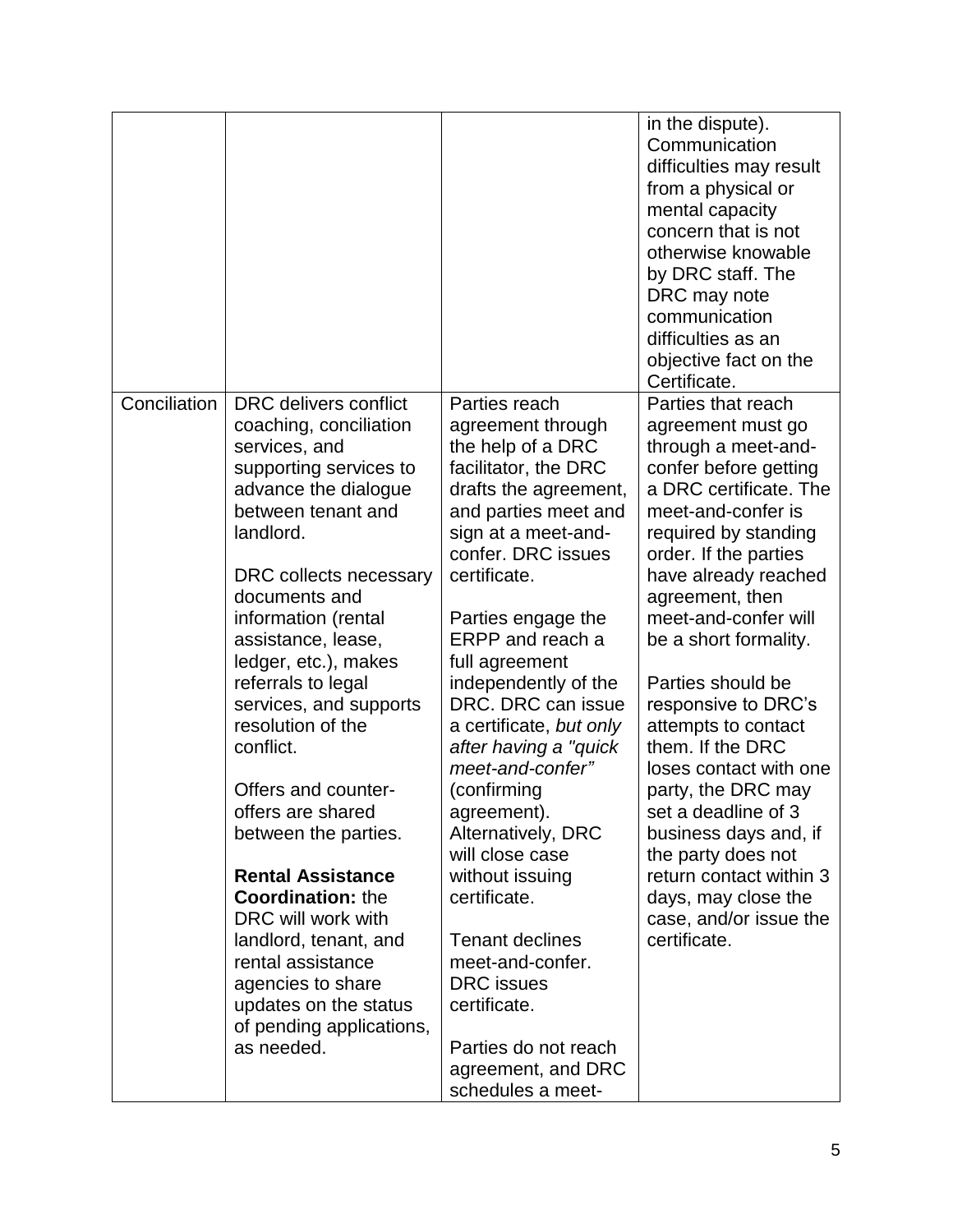|                                   |                                                                                                                              |                | and-confer for the<br>next available date.                                                                                                                                                                                                                                                                                                                                                                                                                                                                                                                                               |                                                                                                                                                                                                                                                                                                                                                                                                                                                                                                                                                                                       |
|-----------------------------------|------------------------------------------------------------------------------------------------------------------------------|----------------|------------------------------------------------------------------------------------------------------------------------------------------------------------------------------------------------------------------------------------------------------------------------------------------------------------------------------------------------------------------------------------------------------------------------------------------------------------------------------------------------------------------------------------------------------------------------------------------|---------------------------------------------------------------------------------------------------------------------------------------------------------------------------------------------------------------------------------------------------------------------------------------------------------------------------------------------------------------------------------------------------------------------------------------------------------------------------------------------------------------------------------------------------------------------------------------|
| Meet-and-<br>confer/<br>mediation | This is a face-to-face<br>meeting, usually by<br>zoom. The parties<br>negotiate with the aid of<br>the facilitator/mediator. | $\bullet$<br>٠ | Parties reach<br>agreement. The<br>mediator/facilitator<br>writes up the<br>agreement and<br>reads it back to<br>the parties at the<br>meet-and-confer.<br>The agreement is<br>sent out to the<br>parties, they have<br>3 business days<br>to sign, and DRC<br>issues certificate.<br>If parties do not<br>reach agreement,<br>they can agree to<br>schedule a<br>mediation or<br>decline further<br>services, and<br><b>DRC</b> issues<br>certificate.<br>If, without prior<br>notification, a<br>party does not<br>appear for the<br>meet-and-confer,<br>there is no<br>guarantee of a | The DRC does not<br>have the capacity to<br>schedule meet-and-<br>confers according to<br>parties' availability.<br>Instead, the DRC will<br>assign the first<br>available date.<br>Once the DRC has<br>informed the parties<br>of the date and time<br>of the meet-and-<br>confer, it is the party's<br>responsibility to<br>attend or reschedule.<br>Either party can ask<br>to reschedule if it is<br>done at least 24<br>hours in advance.<br>The DRC will make<br>reasonable<br>accommodations, but<br>it is the party's<br>responsibility to<br>request such<br>accommodations. |
|                                   |                                                                                                                              | $\bullet$      | reschedule.<br>If the absent party<br>contacts the DRC<br>within 24 hours of<br>missing the meet-<br>and-confer, the<br>DRC may<br>reschedule, if the<br>non-attendance is<br>due to an                                                                                                                                                                                                                                                                                                                                                                                                  |                                                                                                                                                                                                                                                                                                                                                                                                                                                                                                                                                                                       |